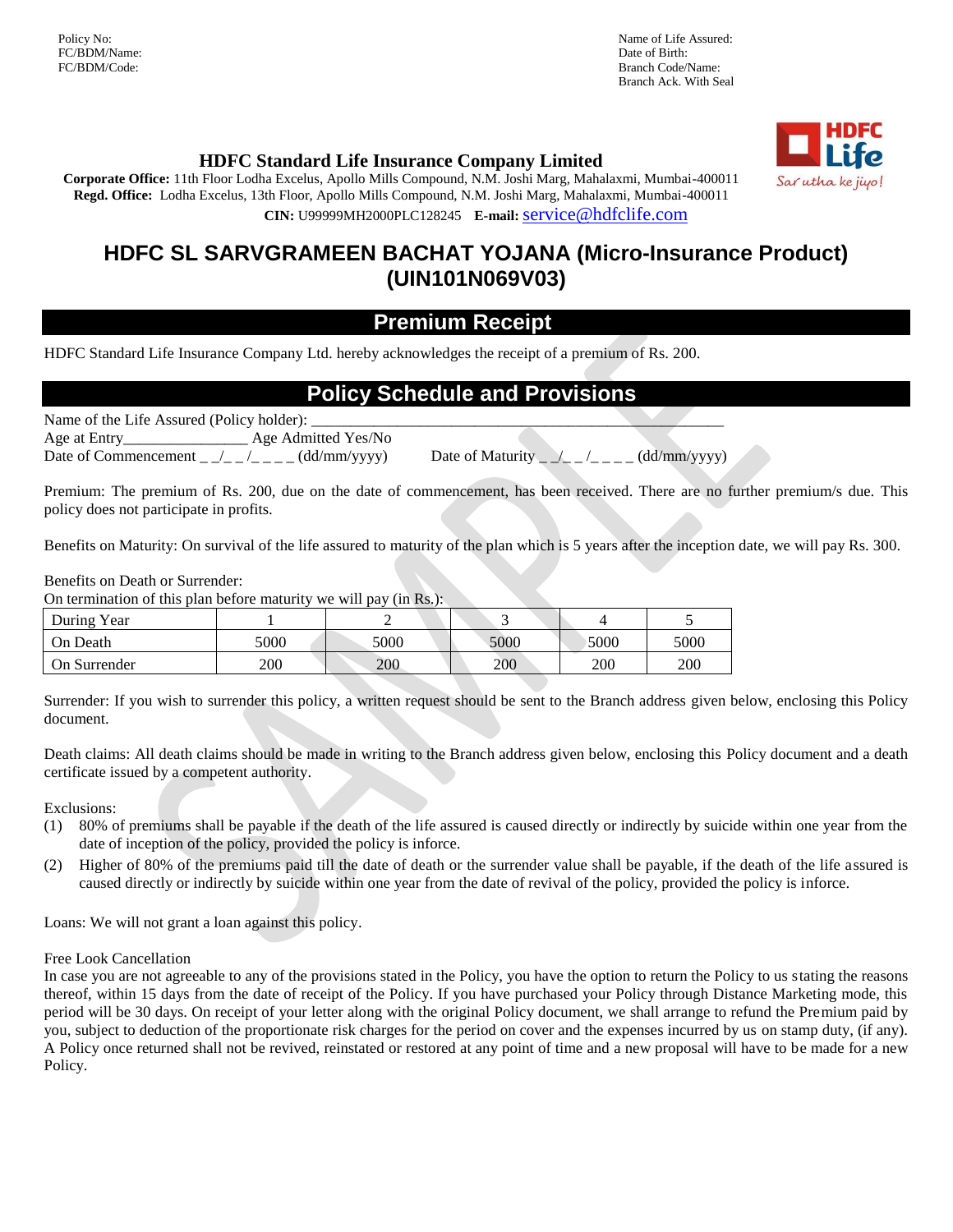Nominations:

### **NOMINATION SCHEDULE**

| <b>Nominee's Name</b>                                                | $<<$ Nominee-1 $>>$ | $<<$ Nominee-2 $>>$ |
|----------------------------------------------------------------------|---------------------|---------------------|
| Date of Birth of Nominee                                             | $<<$ dd/mm/yyyy >>  | $<<$ dd/mm/yyyy >>  |
| <b>Nomination Percentage</b>                                         | $<<$ >> %           | $<<$ >> %           |
| <b>Nominee's Address</b>                                             | $<<$ $>>$           | $<<$ $>>$           |
| <b>Appointee's Name</b><br>(Applicable where the Nominee is a minor) | $<<$ >>             |                     |
| Date of Birth of Appointee                                           | $<<$ dd/mm/yyyy >>  |                     |
| <b>Appointee's Address</b>                                           | $<<$ >>             |                     |

Appointee – means the person named by you and registered with us in accordance with the Nomination Schedule, who is authorized to receive the Death Benefit under this Policy on the death of the Life Assured while the Nominee is a minor.

Nominee- means the person named by you and registered with us in accordance with the Nomination Schedule, who is authorized to receive the Death Benefit under this Policy, on the death of the Life Assured.

Death Benefit shall be payable to the registered Nominee(s), if the Policyholder and the Life Assured are the same; or to the Policyholder if the Life Assured is other than the Policyholder.

#### Assignment:

Assignee – means the person to whom the rights and benefits under this Policy are transferred by virtue of assignment under section 38 of the Insurance Act, 1938 as amended from time to time (for the sake of convenience, Section 38 is reproduced below in Annexure 1). In case the Policy has been assigned, all Benefits shall be payable to the Assignee under absolute assignment.

### Incorrect Information and Non-Disclosure:

Fraud, misrepresentation and forfeiture would be dealt with in accordance with provisions of Section 45 of the Insurance Act 1938 as amended from time to time (for the sake of convenience, Section 45 is reproduced below in Annexure 3).

Signed at  $\frac{1}{20}$  on this  $\frac{1}{20}$  day of  $\frac{20}{20}$ 

For HDFC Standard Life Insurance Company Limited

FC/SDM/BDM/ASM's Signature

FC/SDM/BDM/ASM's Name & Code

Authorized Signatory

This Signature and code is essential for the Policy to be valid and in force.

This policy document has been printed in both English as well as Vernacular medium. However, the provisions as per the English version of this policy document will be overriding document above all others.

### **Taxation Benefits will be as per the laws prevailing from time to time.**

Some benefits are guaranteed and some benefits are variable with returns based on the future performance of your life insurance company. If your policy offers guaranteed returns then these will be clearly marked "guaranteed" in the illustration table on this page.

If your policy offers variable returns then the illustration on this page will show two different rates of assumed investment returns. These assumed rates of return are not guaranteed and they are not upper or lower limits of what you might get back as the value of your policy is dependent on a number of factors including future investment performance.

### **All benefits provided by HDFC SL SarvGrameen Bachat Yojana (Micro-Insurance Product) are guaranteed.**

Address for all correspondence and queries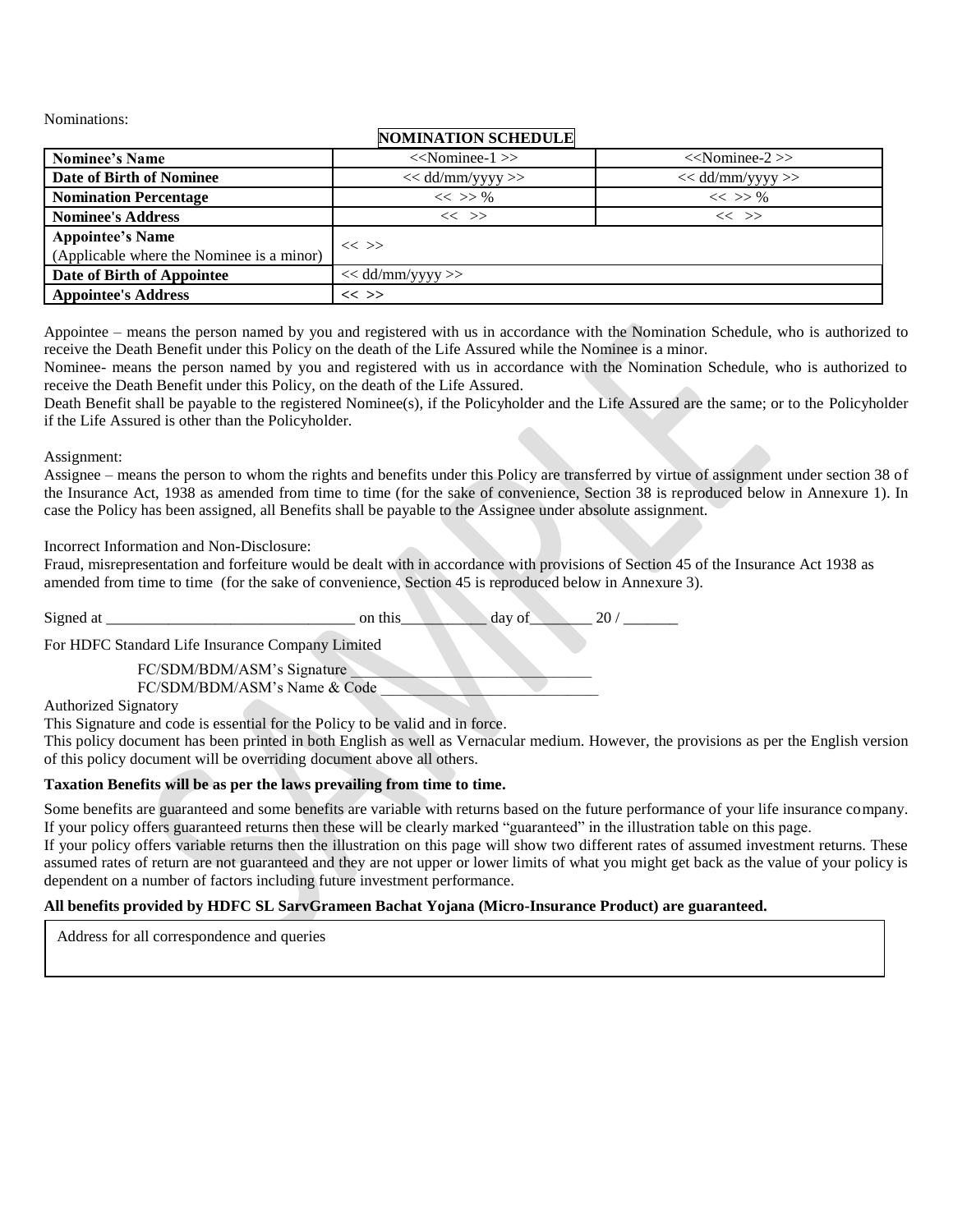### **Grievance Procedure**

#### **Complaint Resolution Process**

(i) The customer can contact us on the below mentioned address in case of any complaint/ grievance: Grievance Redressal Officer, HDFC Standard Life Insurance Company Limited, 11th Floor, Lodha Excelus, Apollo Mills Compound, N. M. Joshi Marg, Mahalaxmi, Mumbai, Maharashtra – 400011, Helpline number: 18602679999 (Local charges apply) E-mail: [service@hdfclife.com](mailto:service@hdfclife.com) (ii) All grievances (Service and sales) received by the Company will be responded to within the prescribed regulatory Turn Around Time (TAT) of 14 days. (iii) Written request or email from the registered email id is mandatory. (iv) If required, we will investigate the complaints by taking inputs from the customer over the telephone or through personal meetings. (v)We will issue an acknowledgement letter to the customer within 3 working days of the receipt of complaint. (vi) The acknowledgement that is sent to the customer has the details of the complaint no., the Policy no. and the Grievance Redressal Officer's name who will be handling the complaint of the customer. (vii) If the customer's complaint is addressed within 3 days, the resolution communication will also act as the acknowledgment of the complaint. (viii) The final letter of resolution will offer redressal or rejection of the complaint with the reason for doing the same. (ix) In case the customer is not satisfied with the decision sent to him or her, he or she may contact our Grievance Redressal Officer within 8 weeks of the receipt of the communication at any of the touch points mentioned in the document, failing which, we will consider the complaint to be satisfactorily resolved. (x) The following is the escalation matrix in case there is no response within the prescribed timelines or if you are not satisfied with the response. The number of days specified in the below- mentioned escalation matrix will be applicable from the date of escalation.

| Level          | <b>Designation</b>          | <b>Response</b> |  |
|----------------|-----------------------------|-----------------|--|
|                |                             | <b>Time</b>     |  |
| 1st Level      | Sr. Manager - Customer      | 10 working      |  |
|                | Relations                   | days            |  |
| 2nd Level (for | Vice President - Customer   | 10 working      |  |
| response not   | <b>Relations</b>            | days            |  |
| received from  |                             |                 |  |
| Level $1)$     |                             |                 |  |
| Final Level    | Sr. Vice President and Head | 3 working       |  |
| (for response) | Customer Relations &        | days            |  |
| not received   | Principal Grievance         |                 |  |
| from Level 2)  | Redressal Officer           |                 |  |

You are requested to follow the aforementioned matrix to receive satisfactory response from us. (xi) If you are not satisfied with the response or do not receive a response from us within 14 days, you may approach the Grievance Cell of the Insurance Regulatory and Development Authority of India (IRDAI) on the following contact details:

IRDAI Grievance Call Centre (IGCC) TOLL FREE NO:155255

**Email ID**: *complaints@irda.gov.in;* **Online**- You can register your complaint online at http://www.igms.irda.gov.in/ **Address** for communication for complaints by fax/paper: Consumer Affairs Department, Insurance Regulatory and Development Authority of

India, 9th floor, United India Towers, Basheerbagh, Hyderabad– 500029, Telangana, Fax No: 91-40- 6678 9768

In the event you are dissatisfied with the response provided by us, you may approach the Insurance Ombudsman in your region. The contact details of the Insurance Ombudsman are provided below.

- **a. Details and addresses of Insurance Ombudsman**
- 1. **Ahmedabad Centre**: Office of the Insurance Ombudsman, 2nd Floor, Ambica House, Nr. C.U. Shah College, Ashram Road, AHMEDABAD-380 014. Tel.:- 079- 27545441/27546139 Fax : 079-27546142 Email: [bimalokpal.ahmedabad@gbic.co.in](mailto:bimalokpal.ahmedabad@gbic.co.in) **Areas of Jurisdiction:**  Gujarat , Dadra & Nagar Haveli, Daman & Diu
- 2. **Bhopal Centre**: Office of the Insurance Ombudsman, 2nd Floor, Janak Vihar Complex,6, Malviya Nagar, Opp. Airtel, Near New Market, BHOPAL(M.P.)-462 003.Tel.:- 0755- 2769201/9202 Fax : 0755-2769203 Email: [bimalokpal.bhopal@gbic.co.in](mailto:bimalokpal.bhopal@gbic.co.in) **Areas of Jurisdiction:**  Madhya Pradesh & Chhattisgarh
- 3. **Bhubaneshwar Centre:** Office of the Insurance Ombudsman, 62, Forest Park, BHUBANESHWAR-751 009. Tel.:- 0674- 2596455 /2596003 Fax: 0674-2596429 Email: [bimalokpal.bhubaneswar@gbic.co.in](mailto:bimalokpal.bhubaneswar@gbic.co.in) **Areas of Jurisdiction:**  Orissa
- 4. **Bengaluru Centre:** Office of the Insurance Ombudsman, 24th Main Road, Jeevan Soudha Bldg. JP Nagar, 1st Phase, Bengaluru – 560025.Tel No: 080-22222049 / 22222048 Email: bimalokpal.bengaluru@gbic.co.in **Areas of Jurisdiction:**Karnataka
- 5. **Chandigarh Centre:** Office of the Insurance Ombudsman, S.C.O. No.101-103, 2nd Floor, Batra Building, Sector 17-D, CHANDIGARH-160 017. Tel.:- 0172-2706468/2705861 Fax : 0172-2708274 Email: [bimalokpal.chandigarh@gbic.co.in](mailto:bimalokpal.chandigarh@gbic.co.in) **Areas of Jurisdiction:** Punjab , Haryana, Himachal Pradesh, Jammu & Kashmir , Chandigarh
- 6. **Chennai Centre:** Office of the Insurance Ombudsman, Fathima Akhtar Court,4th Floor, 453 (old 312), Anna Salai, Teynampet,CHENNAI-600 018.Tel.:- 044-24333668 /24335284 Fax : 044-24333664 Email: [bimalokpal.chennai@gbic.co.in](mailto:bimalokpal.chennai@gbic.co.in) **Areas of Jurisdiction:** Tamil Nadu, Pondicherry Town and Karaikal (which are part of Pondicherry)
- 7. **New Delhi Centre:** Office of the Insurance Ombudsman,2/2 A, Universal Insurance Bldg.,Asaf Ali Road,NEW DELHI-110 002.Tel.:- 011-23237539/23232481 Fax : 011- 23230858Email: [bimalokpal.delhi@gbic.co.in](mailto:bimalokpal.delhi@gbic.co.in) **Areas of Jurisdiction:** Delhi
- 8. **Guwahati Centre:** Office of the Insurance Ombudsman,"Jeevan Nivesh", 5th Floor,Near Panbazar Overbridge, S.S. Road,GUWAHATI-781 001 (ASSAM).Tel.:- 0361-2132204/5 Fax : 0361-2732937 Email: [bimalokpal.guwahati@gbic.co.in](mailto:bimalokpal.guwahati@gbic.co.in) **Areas of Jurisdiction:**  Assam , Meghalaya, Manipur, Mizoram, Arunachal Pradesh, Nagaland and Tripura
- 9. **Hyderabad Centre:** Office of the Insurance Ombudsman,6-2- 46, 1st Floor, Moin Court,A.C. Guards, Lakdi-Ka-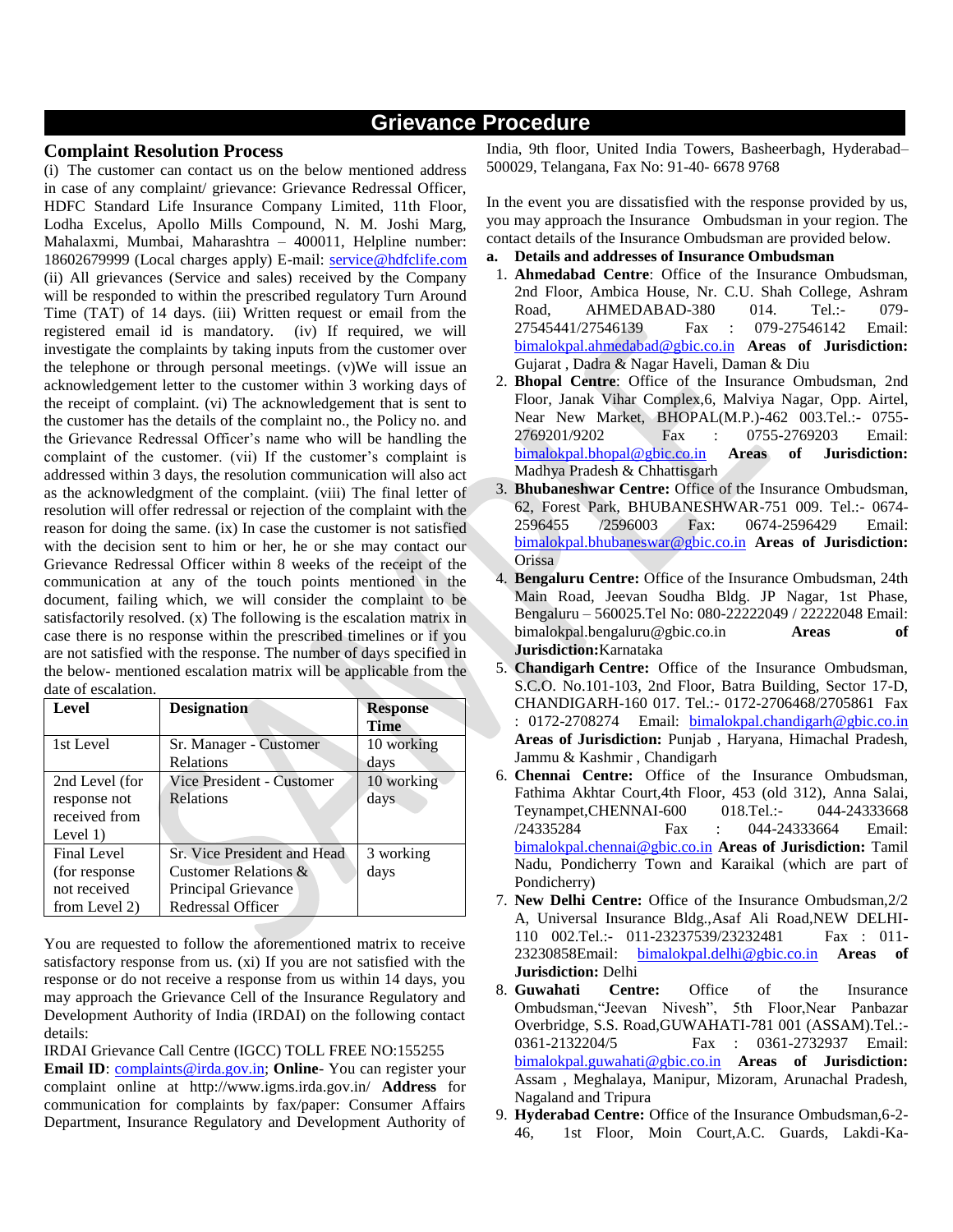Pool,HYDERABAD-500 004.Tel : 040-65504123/23312122 Fax: 040-23376599Email: [bimalokpal.hyderabad@gbic.co.in](mailto:bimalokpal.hyderabad@gbic.co.in) **Areas of Jurisdiction:** Andhra Pradesh, Telangana, Yanam and part of Territory of Pondicherry

- 10. **Jaipur Centre**: Office of the Insurance Ombudsman,Ground Floor, Jeevan Nidhi II,Bhawani Singh Road,Jaipur – 302005Tel : 0141-2740363Email: [bimalokpal.jaipur@gbic.co.in](mailto:bimalokpal.jaipur@gbic.co.in) **Areas of Jurisdiction:** Rajasthan
- 11. **Kochi Centre**: Office of the Insurance Ombudsman,2nd Floor, CC 27/2603, Pulinat Bldg.,Opp. Cochin Shipyard, M.G. Road,ERNAKULAM-682 015.Tel : 0484-2358759/2359338 Fax: 0484-2359336Email: [bimalokpal.ernakulam@gbic.co.in](mailto:bimalokpal.ernakulam@gbic.co.in) **Areas of Jurisdiction:** Kerala , Lakshadweep , Mahe – a part of Pondicherry
- 12. **Kolkata Centre:** Office of the Insurance Ombudsman,Hindustan Building. Annexe, 4th Floor, C.R. Avenue,KOLKATA-700 072.Tel : 033-22124339/22124340 Fax : 033-22124341Email: [bimalokpal.kolkata@gbic.co.in](mailto:bimalokpal.kolkata@gbic.co.in) **Areas of Jurisdiction:** West Bengal , Bihar , Jharkhand and Andaman & Nicobar Islands, Sikkim
- 13. **Lucknow Centre:** Office of the Insurance Ombudsman, Jeevan Bhawan, Phase-2,6th Floor, Nawal Kishore Road, Hazaratganj, LUCKNOW-226 001. Tel : 0522 2231331/2231330 Fax : 0522-2231310 Email: [bimalokpal.lucknow@gbic.co.in](mailto:bimalokpal.lucknow@gbic.co.in) **Areas of Jurisdiction:** Uttar Pradesh and Uttaranchal
- 14. **Mumbai Centre:** Office of the Insurance Ombudsman, 3rd Floor, Jeevan Seva Annexe,S.V. Road, Santacruz(W), MUMBAI-400 054.Tel : 022-26106928/26106552 Fax : 022-26106052 Email: [bimalokpal.mumbai@gbic.co.in](mailto:bimalokpal.mumbai@gbic.co.in) **Areas of Jurisdiction:** Goa, Mumbai Metropolitan Region excluding Navi Mumbai & Thane
- 15. **Pune Centre**: 2nd Floor, Jeevan Darshan, N.C. Kelkar Road,Narayanpet,PUNE – 411030.Tel: 020-32341320Email: [bimalokpal.pune@gbic.co.in](mailto:bimalokpal.pune@gbic.co.in) **Areas of Jurisdiction:** Maharashtra Area of Navi Mumbai and Thane excluding Mumbai Metropolitan Region

#### **b. Power of Ombudsman-**

The Ombudsman may receive and consider- (i) complaints under rule 13 of Redressal of Public Grievances Rules , 1998; (ii) any partial or total repudiation of claims by the Company; (iii) any dispute in regard to Premium paid or payable in terms of the Policy; (iv) any dispute on the legal construction of the Policy insofar as such disputes relate to claims; (v) delay in settlement of claims; (vi) non-issue of any insurance document to customers after receipt of Premium.

#### **c. Manner in which complaint is to be made –**

(i) Policyholder who has a grievance against the Company, may himself or through his legal heirs make a complaint in writing to the Ombudsman within whose jurisdiction the branch or office of the Company complained against is located. (ii) The complaint shall be in writing duly signed by the complainant or through his legal heirs and shall state clearly the name and address of the complainant, the name of the branch or office of the Company against which the complaint is made, the fact giving rise to complaint supported by documents, if any, relied on by the complainant, the nature

and extent of the loss caused to the complainant and the relief sought from the Ombudsman. (iii) No complaint to the Ombudsman shall lie unless - (a) The complainant had before making a complaint to the Ombudsman made a written representation to the Company named in the complaint and either the Company had rejected the complaint or the complainant had not received any reply within a period of one month after the Company received his representation or the complainant is not satisfied with the reply given to him by the Company; (b) The complaint is made not later than one year after the Company had rejected the representation or sent its final reply on the representation of the complainant; and (c) The complaint is not on the same subject-matter, for which any proceedings before any court, or Consumer Forum or arbitrator is pending or were so earlier.

### **Option to Withdraw**

Please note that in case you are not satisfied with any provision under the policy, you have the option of returning the Policy to us stating your reasons therefore, within 15 days from the date of receipt of the Policy. On receipt of your letter along with the original Policy documents we shall arrange to refund the premium paid by you, subject to deduction of the proportionate risk premium for the period on cover and stamp duty charges. A policy once withdrawn shall not be revived, reinstated or restored at any point of time and a new proposal will have to be made for a new policy.

### **Annexure 1- Section 38 Assignment or Transfer of Insurance Policies**

#### **Section 38 - Assignment or Transfer of Insurance Policies**

Assignment or transfer of a policy should be in accordance with Section 38 of the Insurance Act, 1938 as amended by Insurance Laws (Amendment) Act, 2015 dated 23.03.2015. The extant provisions in this regard are as follows:

- (1) This policy may be transferred/assigned, wholly or in part, with or without consideration.
- (2) An Assignment may be effected in a policy by an endorsement upon the policy itself or by a separate instrument under notice to the Insurer.
- (3) The instrument of assignment should indicate the fact of transfer or assignment and the reasons for the assignment or transfer, antecedents of the assignee and terms on which assignment is made.
- (4) The assignment must be signed by the transferor or assignor or duly authorized agent and attested by at least one witness.
- (5) The transfer or assignment shall not be operative as against an insurer until a notice in writing of the transfer or assignment and either the said endorsement or instrument itself or copy there of certified to be correct by both transferor and transferee or their duly authorised agents have been delivered to the insurer.
- (6) Fee to be paid for assignment or transfer can be specified by the Authority through regulations.
- (7) On receipt of notice with fee, the insurer should Grant a written acknowledgement of receipt of notice. Such notice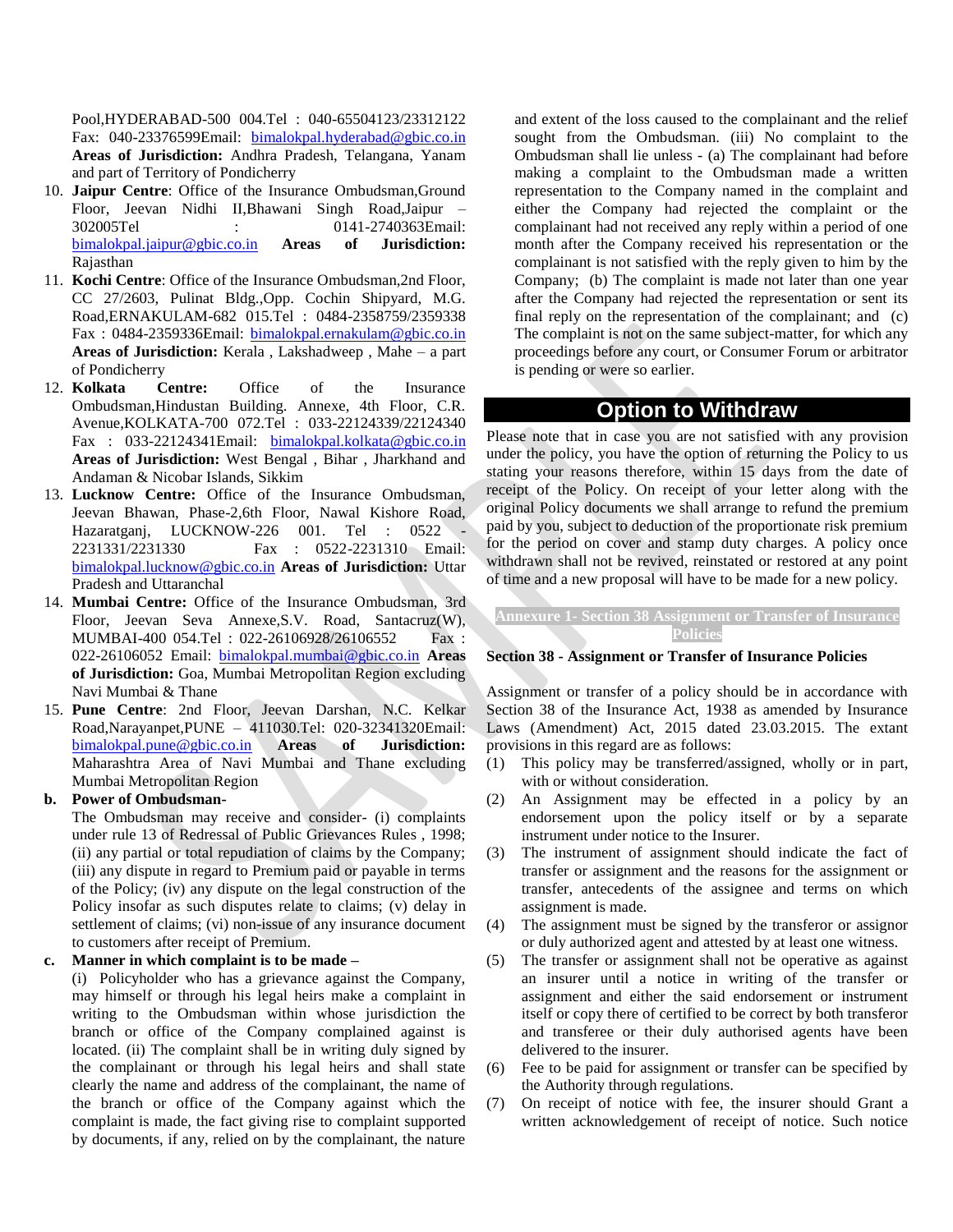shall be conclusive evidence against the insurer of duly receiving the notice.

- (8) If the insurer maintains one or more places of business, such notices shall be delivered only at the place where the policy is being serviced.
- (9) The insurer may accept or decline to act upon any transfer or assignment or endorsement, if it has sufficient reasons to believe that it is
	- a. not bonafide or
	- b. not in the interest of the policyholder or
	- c. not in public interest or
	- d. is for the purpose of trading of the insurance policy.
- (10) Before refusing to act upon endorsement, the Insurer should record the reasons in writing and communicate the same in writing to Policyholder within 30 days from the date of policyholder giving a notice of transfer or assignment.
- (11) In case of refusal to act upon the endorsement by the Insurer, any person aggrieved by the refusal may prefer a claim to IRDAI within 30 days of receipt of the refusal letter from the Insurer.
- (12) The priority of claims of persons interested in an insurance policy would depend on the date on which the notices of assignment or transfer is delivered to the insurer; where there are more than one instruments of transfer or assignment, the priority will depend on dates of delivery of such notices. Any dispute in this regard as to priority should be referred to Authority.
- (13) Every assignment or transfer shall be deemed to be absolute assignment or transfer and the assignee or transferee shall be deemed to be absolute assignee or transferee, except
	- a. where assignment or transfer is subject to terms and conditions of transfer or assignment OR
	- b. where the transfer or assignment is made upon condition that
		- i. the proceeds under the policy shall become payable to policyholder or nominee(s) in the event of assignee or transferee dying before the insured OR
		- ii. the insured surviving the term of the policy

Such conditional assignee will not be entitled to obtain a loan on policy or surrender the policy. This provision will prevail notwithstanding any law or custom having force of law which is contrary to the above position.

- (14) In other cases, the insurer shall, subject to terms and conditions of assignment, recognize the transferee or assignee named in the notice as the absolute transferee or assignee and such person
	- a. shall be subject to all liabilities and equities to which the transferor or assignor was subject to at the date of transfer or assignment and
	- b. may institute any proceedings in relation to the policy
	- c. obtain loan under the policy or surrender the policy without obtaining the consent of the transferor or assignor or making him a party to the proceedings.
- (15) Any rights and remedies of an assignee or transferee of a life insurance policy under an assignment or transfer effected before commencement of the Insurance Laws (Amendment) Act, shall not be affected by this section.

**Disclaimer: This is not a comprehensive list of amendments of Insurance Laws (Amendment) Act, 2015 and only a simplified version prepared for general information. Policy Holders are advised to refer to Insurance Laws (Amendment) Act, 2015 dated 23.03.2015 for complete and accurate details.** 

Nomination of a life insurance Policy is as below in accordance with Section 39 of the Insurance Act, 1938 as amended by Insurance Laws (Amendment) Act, 2015 dated 23.03.2015. The extant provisions in this regard are as follows:

- (1) The policyholder of a life insurance on his own life may nominate a person or persons to whom money secured by the policy shall be paid in the event of his death.
- (2) Where the nominee is a minor, the policyholder may appoint any person to receive the money secured by the policy in the event of policyholder's death during the minority of the nominee. The manner of appointment to be laid down by the insurer.
- (3) Nomination can be made at any time before the maturity of the policy.
- (4) Nomination may be incorporated in the text of the policy itself or may be endorsed on the policy communicated to the insurer and can be registered by the insurer in the records relating to the policy.
- (5) Nomination can be cancelled or changed at any time before policy matures, by an endorsement or a further endorsement or a will as the case may be.
- (6) A notice in writing of Change or Cancellation of nomination must be delivered to the insurer for the insurer to be liable to such nominee. Otherwise, insurer will not be liable if a bonafide payment is made to the person named in the text of the policy or in the registered records of the insurer.
- (7) Fee to be paid to the insurer for registering change or cancellation of a nomination can be specified by the Authority through regulations.
- (8) On receipt of notice with fee, the insurer should grant a written acknowledgement to the policyholder of having registered a nomination or cancellation or change thereof.
- (9) A transfer or assignment made in accordance with Section 38 shall automatically cancel the nomination except in case of assignment to the insurer or other transferee or assignee for purpose of loan or against security or its reassignment after repayment. In such case, the nomination will not get cancelled to the extent of insurer's or transferee's or assignee's interest in the policy. The nomination will get revived on repayment of the loan.
- (10)The right of any creditor to be paid out of the proceeds of any policy of life insurance shall not be affected by the nomination.
- (11)In case of nomination by policyholder whose life is insured, if the nominees die before the policyholder, the proceeds are payable to policyholder or his heirs or legal representatives or holder of succession certificate.
- $(12)$ In case nominee(s) survive the person whose life is insured, the amount secured by the policy shall be paid to such survivor(s).
- (13)Where the policyholder whose life is insured nominates his
	- a. parents or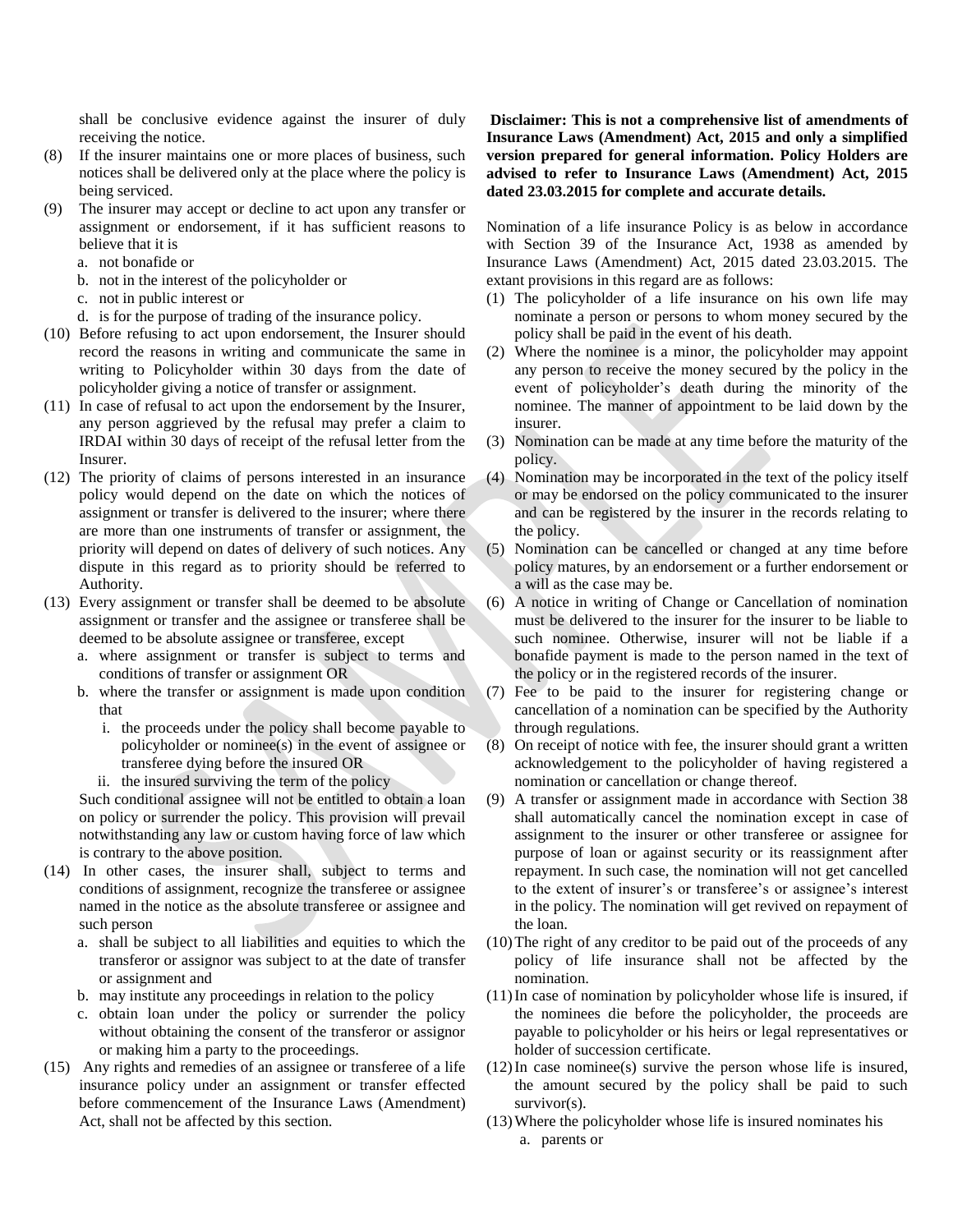- b. spouse or
- c. children or
- d. spouse and children
- e. or any of them

the nominees are beneficially entitled to the amount payable by the insurer to the policyholder unless it is proved that policyholder could not have conferred such beneficial title on the nominee having regard to the nature of his title.

- (14)If nominee(s) die after the policyholder but before his share of the amount secured under the policy is paid, the share of the expired nominee(s) shall be payable to the heirs or legal representative of the nominee or holder of succession certificate of such nominee(s).
- (15)The provisions of sub-section 7 and 8 (13 and 14 above) shall apply to all life insurance policies maturing for payment after the commencement of Insurance Laws (Amendment) Act, 2015 (i.e 23.03.2015).
- (16)If policyholder dies after maturity but the proceeds and benefit of the policy has not been paid to him because of his death, his nominee(s) shall be entitled to the proceeds and benefit of the policy.
- (17)The provisions of Section 39 are not applicable to any life insurance policy to which Section 6 of Married Women's Property Act, 1874 applies or has at any time applied except where before or after Insurance Laws (Amendment) Act, , a nomination is made in favour of spouse or children or spouse and children whether or not on the face of the policy it is mentioned that it is made under Section 39. Where nomination is intended to be made to spouse or children or spouse and children under Section 6 of MWP Act, it should be specifically mentioned on the policy. In such a case only, the provisions of Section 39 will not apply.

**Disclaimer: This is not a comprehensive list of amendments of Insurance Laws (Amendment) Act, 2015 and only a simplified version prepared for general information. Policy Holders are advised to refer to Insurance Laws (Amendment) Act, 2015 dated 23.03.2015 for complete and accurate details.** 

Provisions regarding policy not being called into question in terms of Section 45 of the Insurance Act, 1938, as amended by Insurance Laws (Amendment) Act, 2015 dated 23.03.2015 are as follows:

**Annexure 3**

- (1) No Policy of Life Insurance shall be called in question on any ground whatsoever after expiry of 3 yrs from
	- a. the date of issuance of policy or
	- b. the date of commencement of risk or
	- c. the date of revival of policy or
	- d. the date of rider to the policy whichever is later.
- (2) On the ground of fraud, a policy of Life Insurance may be called in question within 3 years from
	- a. the date of issuance of policy or
	- b. the date of commencement of risk or
	- c. the date of revival of policy or
	- d. the date of rider to the policy whichever is later.

For this, the insurer should communicate in writing to the insured or legal representative or nominee or assignees of insured, as applicable, mentioning the ground and materials on which such decision is based.

- (3) Fraud means any of the following acts committed by insured or by his agent, with the intent to deceive the insurer or to induce the insurer to issue a life insurance policy:
	- a. The suggestion, as a fact of that which is not true and which the insured does not believe to be true:
	- b. The active concealment of a fact by the insured having knowledge or belief of the fact;
	- c. Any other act fitted to deceive; and
	- d. Any such act or omission as the law specifically declares to be fraudulent.
- (4) Mere silence is not fraud unless, depending on circumstances of the case, it is the duty of the insured or his agent keeping silence to speak or silence is in itself equivalent to speak.
- (5) No Insurer shall repudiate a life insurance Policy on the ground of Fraud, if the Insured / beneficiary can prove that the misstatement was true to the best of his knowledge and there was no deliberate intention to suppress the fact or that such mis-statement of or suppression of material fact are within the knowledge of the insurer. Onus of disproving is upon the policyholder, if alive, or beneficiaries.
- (6) Life insurance Policy can be called in question within 3 years on the ground that any statement of or suppression of a fact material to expectancy of life of the insured was incorrectly made in the proposal or other document basis which policy was issued or revived or rider issued. For this, the insurer should communicate in writing to the insured or legal representative or nominee or assignees of insured, as applicable, mentioning the ground and materials on which decision to repudiate the policy of life insurance is based.
- (7) In case repudiation is on ground of mis-statement and not on fraud, the premium collected on policy till the date of repudiation shall be paid to the insured or legal representative or nominee or assignees of insured, within a period of 90 days from the date of repudiation.
- (8) Fact shall not be considered material unless it has a direct bearing on the risk undertaken by the insurer. The onus is on insurer to show that if the insurer had been aware of the said fact, no life insurance policy would have been issued to the insured.
- (9) The insurer can call for proof of age at any time if he is entitled to do so and no policy shall be deemed to be called in question merely because the terms of the policy are adjusted on subsequent proof of age of life insured. So, this Section will not be applicable for questioning age or adjustment based on proof of age submitted subsequently.

**Disclaimer: This is not a comprehensive list of amendments of Insurance Laws (Amendment) Act, 2015 and only a simplified version prepared for general information. Policy Holders are advised to refer to Insurance Laws (Amendment) Act, 2015 dated 23.03.2015 for complete and accurate details.**